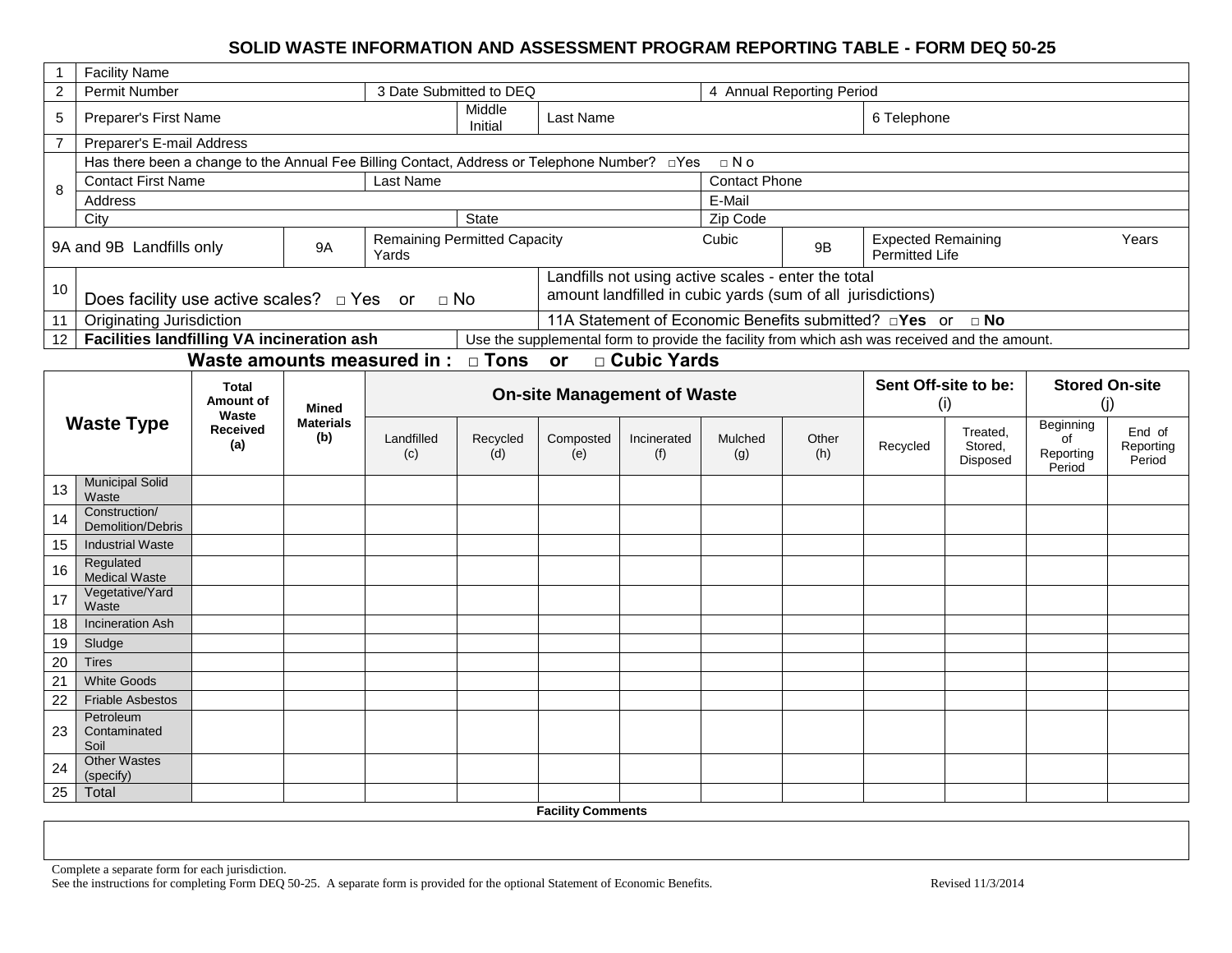# **SUPPLEMENTAL SOLID WASTE INFORMATION AND ASSESSMENT PROGRAM REPORTING TABLE - FORM DEQ 50-25**

| <b>Permit Number</b>                           | <b>Annual Reporting Period</b> |               |  |  |  |  |  |
|------------------------------------------------|--------------------------------|---------------|--|--|--|--|--|
| Facilities landfilling VA incineration ash:    | VA ash amount measured in      |               |  |  |  |  |  |
| <b>Received from Permit No., Facility Name</b> | □ Tons                         | □ Cubic Yards |  |  |  |  |  |
|                                                |                                |               |  |  |  |  |  |
|                                                |                                |               |  |  |  |  |  |
|                                                |                                |               |  |  |  |  |  |
|                                                |                                |               |  |  |  |  |  |
|                                                |                                |               |  |  |  |  |  |
|                                                |                                |               |  |  |  |  |  |
|                                                |                                |               |  |  |  |  |  |

# **Only those facilities that landfill Virginia incineration ash provide this information.**

# **Facility Comments**

| Facilities should use the same units of measure (Cubic Yards or Tons) for Rows 12 - 24.<br>Facilities that do not landfill VA incineration ash do not complete this supplemental form.<br>See the instructions for completing Form DEQ 50-25. | Revised 11/3/2014 |
|-----------------------------------------------------------------------------------------------------------------------------------------------------------------------------------------------------------------------------------------------|-------------------|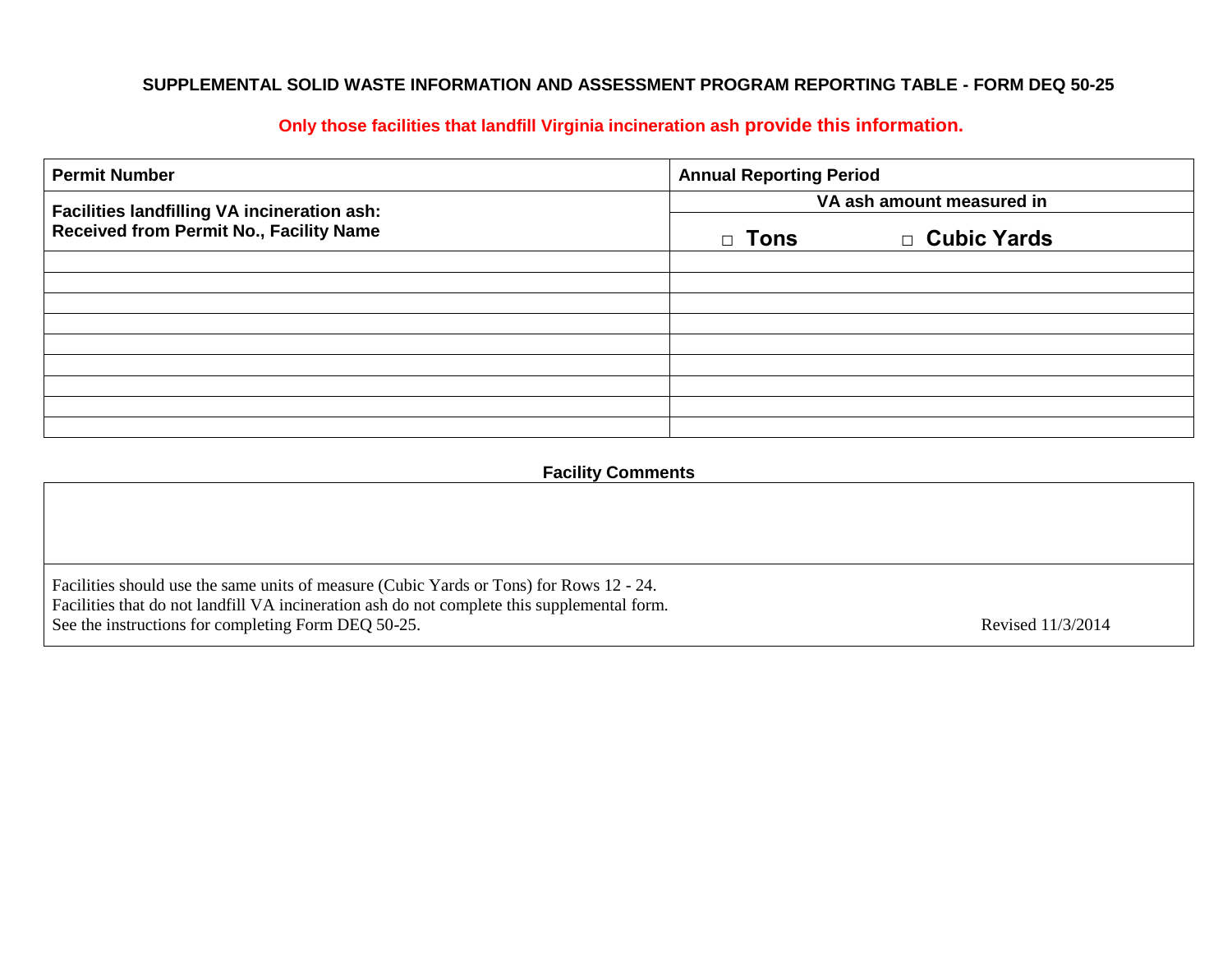# **Statement of Economic Benefits**

At the option of the facility owner, §10.1-1413.1 of the Code of Virginia allows the submission of data regarding the economic benefits to the locality where the facility is located, including at the option of the facility owner which includes:

- The value of disposal and recycling facilities provided to the locality at no cost or reduced cost;
- Direct employment associated with the facility; and
- Other economic benefits resulting from the facility during the preceding calendar year.

| <b>Facility Name</b>                   |  |                                                                                                    |                       |  |                                |  |
|----------------------------------------|--|----------------------------------------------------------------------------------------------------|-----------------------|--|--------------------------------|--|
| Permit Number                          |  | Date Submitted to DEQ                                                                              |                       |  | <b>Annual Reporting Period</b> |  |
| Preparer's<br>Name                     |  |                                                                                                    |                       |  | Preparer's Telephone Number    |  |
| Preparer's e-mail<br>Address           |  | An e-mail address will only be used to contact you in case of questions about this form submission |                       |  |                                |  |
| Locality receiving<br>economic benefit |  |                                                                                                    | <b>Facility Owner</b> |  |                                |  |

| Benefit                                                                           | Dollar Value |
|-----------------------------------------------------------------------------------|--------------|
| Value of Disposal and recycling facilities provided at no cost or reduced<br>cost |              |
| Direct employment associated with the facility                                    |              |
| Other benefits resulting from the facility during the preceding calendar year     |              |
|                                                                                   |              |
|                                                                                   |              |
|                                                                                   |              |
|                                                                                   |              |
|                                                                                   |              |
|                                                                                   |              |
| <b>TOTAL</b>                                                                      | \$           |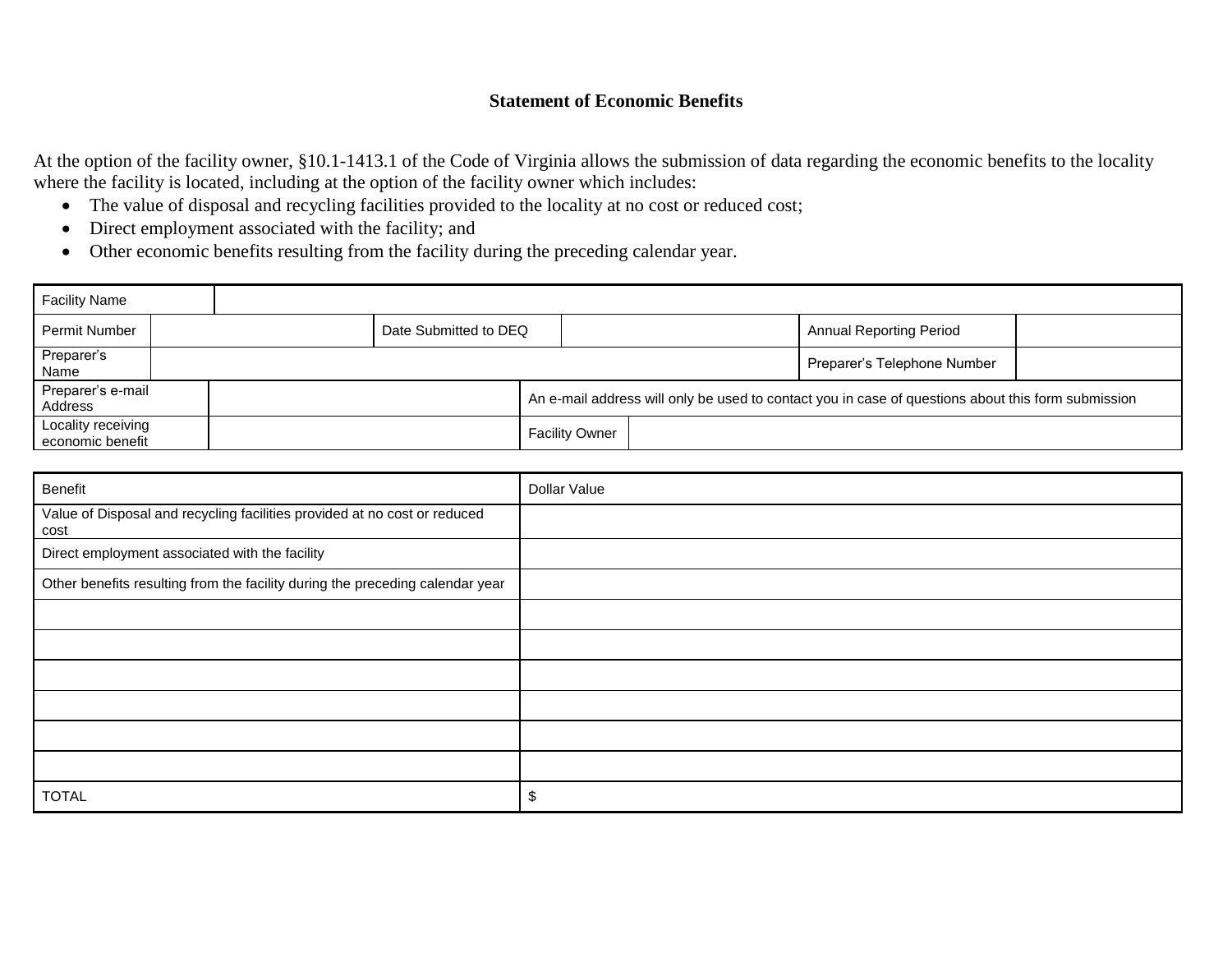## **Instructions for Completing Form DEQ 50-25**

**IMPORTANT: Revisions to the Solid Waste Information and Assessment Program Reporting Table – Form DEQ 50-25 and instructions were made. Facilities submitting paper copies for the current reporting period are encouraged to use DEQ Form 50-25 dated 11/3/2014. Note: Captive industrial facilities have special instructions. Landfills that are mining materials should review reporting instructions in Waste Management b) on page 8.** 

#### **Captive Industrial Landfills Basic Instructions**

Complete items 1-8. Skip items 9A and 9B. Item 10 - Check "Yes" or "No" for active scales. If "No" active scales then complete total amount landfilled in cubic yards. If "Yes" active scales then select "Waste amounts measured in: Tons" just below item 12. Go to row 15 and enter 15(a) Total Amount of Waste Received and 15(d) Landfilled On-Site. Item 11 – Originating jurisdiction will be "Virginia." Additional information may be entered in the Facility Comments. More detailed information may be found in the instructions below.

# All Captive Industrial Landfills enter information for 1 – 8. Skip 9A and 9B.

|           | <b>Facility Name</b><br><b>Enter</b>                                                                                      |                                   |                                                                                                                                                            |                            |                                                                                                                        |  |  |  |  |  |
|-----------|---------------------------------------------------------------------------------------------------------------------------|-----------------------------------|------------------------------------------------------------------------------------------------------------------------------------------------------------|----------------------------|------------------------------------------------------------------------------------------------------------------------|--|--|--|--|--|
| 2         | Permit Number Enter                                                                                                       | 3 Date Submitted to DEQ           | <b>Enter</b>                                                                                                                                               |                            | 4 Annual Reporting Period 2011                                                                                         |  |  |  |  |  |
| 5         | Preparer's First Name Enter                                                                                               | Middle<br><b>Enter</b><br>Initial | Last Name<br><b>Enter</b>                                                                                                                                  |                            | 6 Telephone<br><b>Enter</b>                                                                                            |  |  |  |  |  |
|           | Preparer's E-mail Address Enter                                                                                           |                                   |                                                                                                                                                            |                            |                                                                                                                        |  |  |  |  |  |
|           | Has there been a change to the Annual Fee Billing Contact, Address or Telephone Number? $\Box$ Yes $\Box$ N o Check a box |                                   |                                                                                                                                                            |                            |                                                                                                                        |  |  |  |  |  |
| 8         | <b>Contact First Name</b><br><b>Enter</b>                                                                                 | Last Name<br><b>Enter</b>         |                                                                                                                                                            | Contact Phone <b>Enter</b> |                                                                                                                        |  |  |  |  |  |
|           | Address <b>Enter</b>                                                                                                      |                                   |                                                                                                                                                            |                            | E-Mail <i>Enter</i>                                                                                                    |  |  |  |  |  |
|           | City <b>Enter</b>                                                                                                         | State <b>Enter</b>                |                                                                                                                                                            |                            | Zip Code <b>Enter</b>                                                                                                  |  |  |  |  |  |
| <b>9A</b> | Remaining Permitted Capacity<br><b>Cubic Yards</b><br>N/A                                                                 |                                   |                                                                                                                                                            |                            | If a facility's permitted capacity is reported in tons, please<br>note this below in Facility Comments. DEQ will apply |  |  |  |  |  |
| 9B        | <b>Expected Remaining Permitted Life</b><br>N/A<br>Years                                                                  |                                   | conversion factors based on the type of waste in order to<br>calculate the volume and the number of years of permitted<br>capacity available in the state. |                            |                                                                                                                        |  |  |  |  |  |

#### **SOLID WASTE INFORMATION AND ASSESSMENT PROGRAM REPORTING TABLE - FORM DEQ 50-25**

# "No" Active Scales - enter information for Rows 10 and 11.

| <b>I<sub>10</sub></b> Does facility have active scales? □ Yes or ▲ No                                                   | Total amount landfilled in cubic yards                                |  |        |
|-------------------------------------------------------------------------------------------------------------------------|-----------------------------------------------------------------------|--|--------|
| Note: facilities with no active scales must enter the total amount landfilled in cubic yards. $ $ for all jurisdictions |                                                                       |  | XXX.XX |
| 11   Originating Jurisdiction VA - Virginia                                                                             | 11A Statement of Economic Benefits submitted? $\Box$ Yes or $\Box$ No |  |        |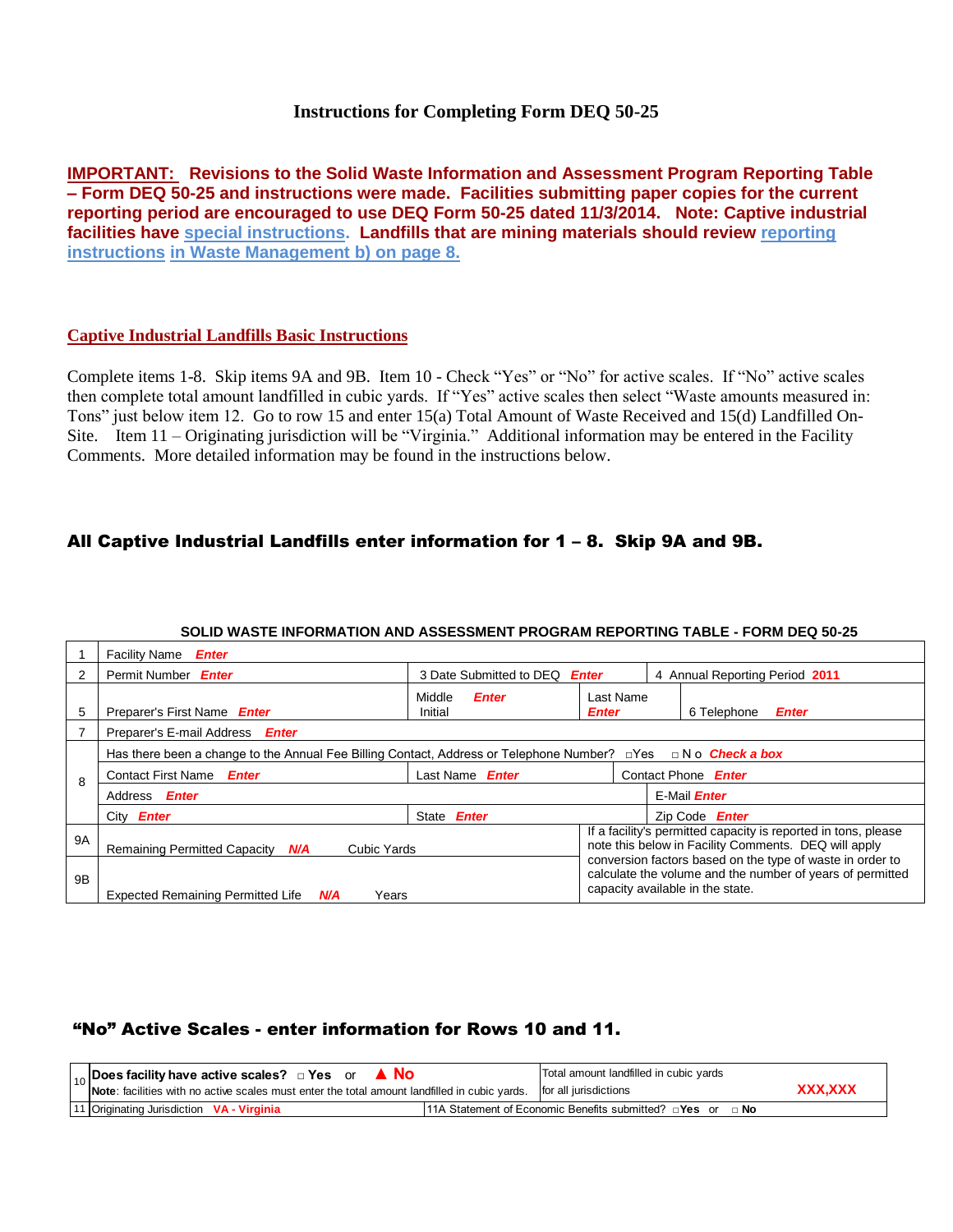# "Yes" Active Scales – enter information for Rows 10 and 11. Below Row 12 check waste amounts measured in Tons. Enter tons landfilled on row 15, column (c).

|    |                                                                                                                                                                                                                                                                             | $\mathbf{F}_{10}$ Does facility have active scales? $\triangle$ Yes or a No<br>Total amount landfilled in cubic yards<br>Note: facilities with no active scales must enter the total amount landfilled in cubic yards.<br>for all jurisdictions |                         |                                    |                 |                  |                    |                |                             |          |                                 |                                     |                               |  |  |
|----|-----------------------------------------------------------------------------------------------------------------------------------------------------------------------------------------------------------------------------------------------------------------------------|-------------------------------------------------------------------------------------------------------------------------------------------------------------------------------------------------------------------------------------------------|-------------------------|------------------------------------|-----------------|------------------|--------------------|----------------|-----------------------------|----------|---------------------------------|-------------------------------------|-------------------------------|--|--|
|    | 11A Statement of Economic Benefits submitted? $\Box$ Yes or $\Box$ No<br>11 Originating Jurisdiction <b>VA - Virginia</b><br>12 Facilities landfilling VA incineration ash<br>Use the supplemental form to provide the facility from which ash was received and the amount. |                                                                                                                                                                                                                                                 |                         |                                    |                 |                  |                    |                |                             |          |                                 |                                     |                               |  |  |
|    | Waste amounts measured in $\triangle$ Tons or<br>$\Box$ Cubic Yards                                                                                                                                                                                                         |                                                                                                                                                                                                                                                 |                         |                                    |                 |                  |                    |                |                             |          |                                 |                                     |                               |  |  |
|    |                                                                                                                                                                                                                                                                             | Total Amount<br>of Waste                                                                                                                                                                                                                        | Mined                   | <b>On-site Management of Waste</b> |                 |                  |                    |                | Sent Off-site to be:<br>(i) |          | <b>Stored On-site</b><br>(i)    |                                     |                               |  |  |
|    | <b>Waste Type</b>                                                                                                                                                                                                                                                           | Received<br>(a)                                                                                                                                                                                                                                 | <b>Materials</b><br>(b) | Landfilled<br>(c)                  | Recycled<br>(d) | Composted<br>(e) | Incinerated<br>(f) | Mulched<br>(g) | Other<br>(h)                | Recycled | Treated,<br>Stored.<br>Disposed | Beginning of<br>Reporting<br>Period | End of<br>Reporting<br>Period |  |  |
| 13 | <b>Municipal Solid</b><br>Waste                                                                                                                                                                                                                                             |                                                                                                                                                                                                                                                 |                         |                                    |                 |                  |                    |                |                             |          |                                 |                                     |                               |  |  |
| 14 | Construction/<br>Demolition/Debris                                                                                                                                                                                                                                          |                                                                                                                                                                                                                                                 |                         |                                    |                 |                  |                    |                |                             |          |                                 |                                     |                               |  |  |
|    | 15 Industrial Waste                                                                                                                                                                                                                                                         | <b>XXX,XXX</b>                                                                                                                                                                                                                                  |                         | <b>XXX,XXX</b>                     |                 |                  |                    |                |                             |          |                                 |                                     |                               |  |  |

#### **Solid Waste Information and Assessment (SWIA) Program Reporting Form**

These instructions are designed to assist facilities with completing the required reporting form DEQ Form 50-25. A copy of each form submitted should be maintained in your facility files. The items are numbered to correspond to the numbered fields on Form DEQ 50-25.

#### **1. Facility Name**

Enter the name of the facility as it appears on the permit issued by DEQ.

#### **2. Permit Number**

Enter the permit number assigned to the facility by DEQ. Examples: **SWP024, PBR125, EMG199**.

#### **3. Date submitted to DEQ**

- Enter the date the facility sent the reporting form(s) to DEQ.
- All forms must be completed and sent by March 31 of each year for the waste managed during the preceding calendar year. This is referred to as the "reporting period."

#### **4. Annual Reporting Period**

Enter the calendar year (reporting period) for which the data is being submitted. Example: For waste received from 1/1/2013 to 12/31/2013 enter **2014**.

#### **5. through 7. Preparer's Name, Telephone Number and E-Mail Address**

This is the name, telephone number, and e-mail address of the person responsible for preparing the DEQ Form 50-25. **The e-mail address will be used to acknowledge the information submitted to DEQ.**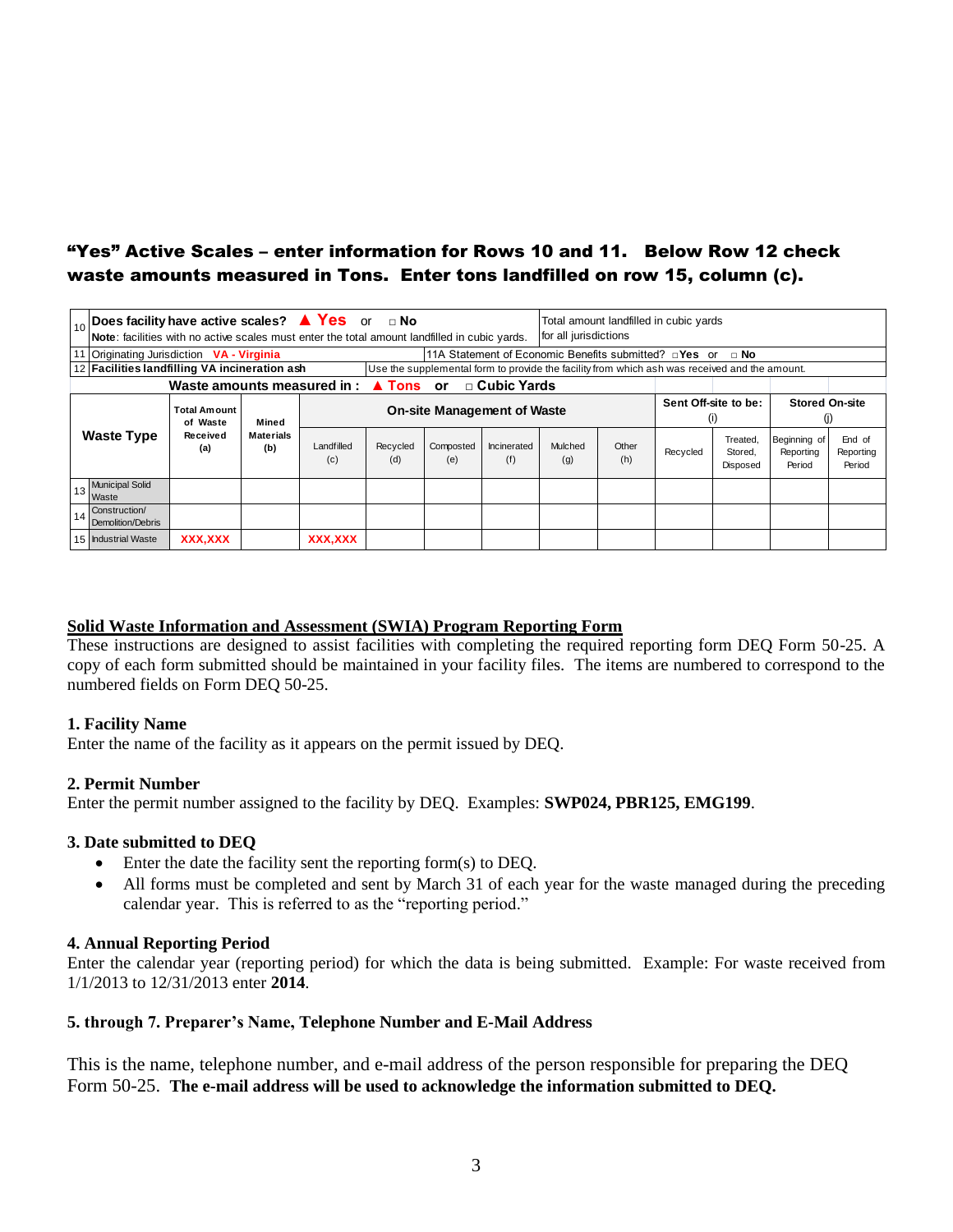# **8. Billing Information Change**

**Note:** Facilities shall provide the Billing Contact E-Mail address which may be different from the Preparer's E-mail address. Select the "Yes" or "No" box regarding any changes to the Annual Fee Billing Contact, Address, or Telephone Number information from that which appeared on the fee bill DEQ sent to your facility the previous year (2012). Update contact information with any changes. **Enter the 10-digit telephone number (Example: 8040001234).**

# **9A. Remaining Permitted Capacity**

- Required for all landfills other than captive industrial landfills.
- Remaining Permitted Capacity means the space remaining in the landfill that is available for disposal as of December 31 of the reporting period (e.g. report the landfill space remaining as determined for December 31, 2014 for the 2014 reporting period, submitted to DEQ by March 31, 2015.)
- Remaining Permitted Capacity Calculation:

| Remaining                 |   | Volume Specified | Landfill Volume     |
|---------------------------|---|------------------|---------------------|
| <b>Permitted Capacity</b> | = | in Part B Permit | <b>Already Used</b> |

- Report the capacity in cubic yards. If this information is reported in tons, DEQ will use simple conversion factors to obtain the capacity in cubic yards.
- Future proposed expansions not included in the approved Part B Permit area may not be included in the capacity calculation.
- This information can also be obtained from the calculations performed to comply with air requirements found in 40 CFR Subpart WWW (40 CFR 60.750-60.759).

# **9B. Expected Remaining Permitted Life**

This information is required for all landfills other than captive industrial landfills. All other facilities enter "0", "N/A" or leave blank. Based on your facility's site specific operating criteria (e.g. rate of filling the landfill), report the number of years of disposal capacity that is available (the number of years that the landfill is expected to reach 100% capacity and will no longer accept waste).

# **10. Does facility have active scales?**

Select "Yes" or "No." Facilities that landfill and have no active scales must enter the total amount of waste landfilled in cubic yards.

# **11. Originating Jurisdiction (i.e. state, territory or country)**

- Enter the jurisdiction from which the waste originated.
- For waste received from within Virginia, only one form must be completed. Waste from other jurisdictions that passes through a Virginia transfer station and goes to a Virginia landfill for disposal is reported by jurisdiction on the Form DEQ 50-25 for the transfer stations and is reported as having originated in Virginia at the final disposal site.
- For waste received from outside Virginia, a separate form must be completed for each jurisdiction from which waste was received. A jurisdiction is a state, territory, or country. (Example: If you receive waste from the state of New York, and/or New York City, the jurisdiction is "New York." Wastes received from Washington, D.C. and Puerto Rico, are all individual jurisdictions.)
- Stating that the waste originated in the United States does not meet the reporting requirements.

**11A. Statement of Economic Benefits -** At the option of the facility owner, §10.1-1413.1 of the Code of Virginia allows the submission of data regarding the economic benefits to the locality where the facility is located. A separate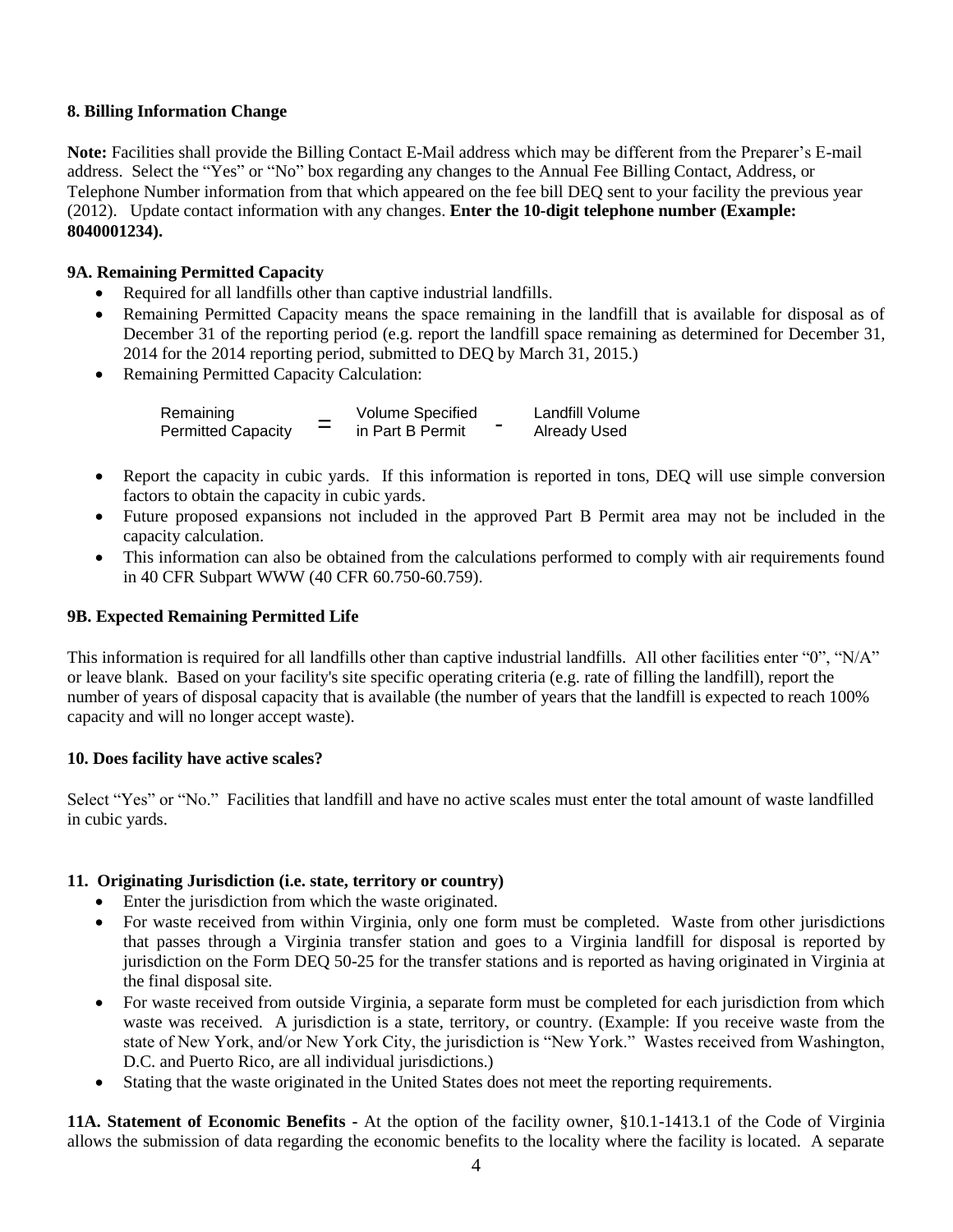form is provided for this information. Check the yes or no box regarding submittal of this optional information for the preceding calendar year.

**12. Facilities landfilling VA incineration ash** – If a facility landfilled ash generated by a Virginia incinerator, then the Supplemental Form must be completed to receive a billing credit. For each Virginia incinerator from which ash was received enter the amount of ash landfilled. Use the same units of measure (Tons or Cubic Yards) for Rows 12 -24. **Note:** Ash brought on-site to be used as alternate daily cover should not be included.

#### **SUPPLEMENTAL SOLID WASTE INFORMATION AND ASSESSMENT PROGRAM REPORTING TABLE - FORM DEQ 50-25**

#### **Only those facilities that landfill Virginia incineration ash provide this information.**

| <b>Permit Number</b>                                                                   | <b>Annual Reporting Period</b> |               |  |  |  |  |
|----------------------------------------------------------------------------------------|--------------------------------|---------------|--|--|--|--|
|                                                                                        | VA ash amount measured in      |               |  |  |  |  |
| Facilities landfilling VA incineration ash:<br>Received from Permit No., Facility Name | $\Box$ Tons                    | □ Cubic Yards |  |  |  |  |
|                                                                                        |                                |               |  |  |  |  |
|                                                                                        |                                |               |  |  |  |  |
|                                                                                        |                                |               |  |  |  |  |
|                                                                                        |                                |               |  |  |  |  |
|                                                                                        |                                |               |  |  |  |  |
|                                                                                        |                                |               |  |  |  |  |
|                                                                                        |                                |               |  |  |  |  |
|                                                                                        |                                |               |  |  |  |  |
|                                                                                        |                                |               |  |  |  |  |

# **Waste Information**

This section reports the origin, types, and amounts of waste managed. Information must be provided concerning the originating jurisdiction of waste received. Amounts of waste can be entered in either tons or cubic yards. Please specify if the reporting unit is tons or cubic yards under "Facility Comments." For amounts reported in cubic yards, DEQ will use simple conversion factors to obtain estimated weights.

**\*\*Waste Types**- Definitions found below are provided to assist facilities with completing Form DEQ 50- 25. Specific definitions can be found in the Virginia Solid Waste Management Regulations (9 VAC 20-81-10) and the Regulated Medical Waste Regulations (9 VAC 20-120-10). Waste types are identified on separate rows  $(13 – 24)$  of Form DEQ 50-25.

Tire chips, mulch and other items that are used solely as alternate daily cover are not reported on this form. Daily cover will not be considered a waste for the purpose of solid waste information assessment.

**13. Municipal Solid Waste** means waste which is normally composed of residential, commercial, and institutional solid waste and residues derived from combustion of these wastes. NOTE: Paper and cardboard should be recorded in the row labeled "Municipal Solid Waste." Incinerated MSW must be reported as incinerator ash.

**14. Construction/Demolition/Debris** means construction waste, demolition waste, and/or debris waste. These wastes must be recorded cumulatively in this row.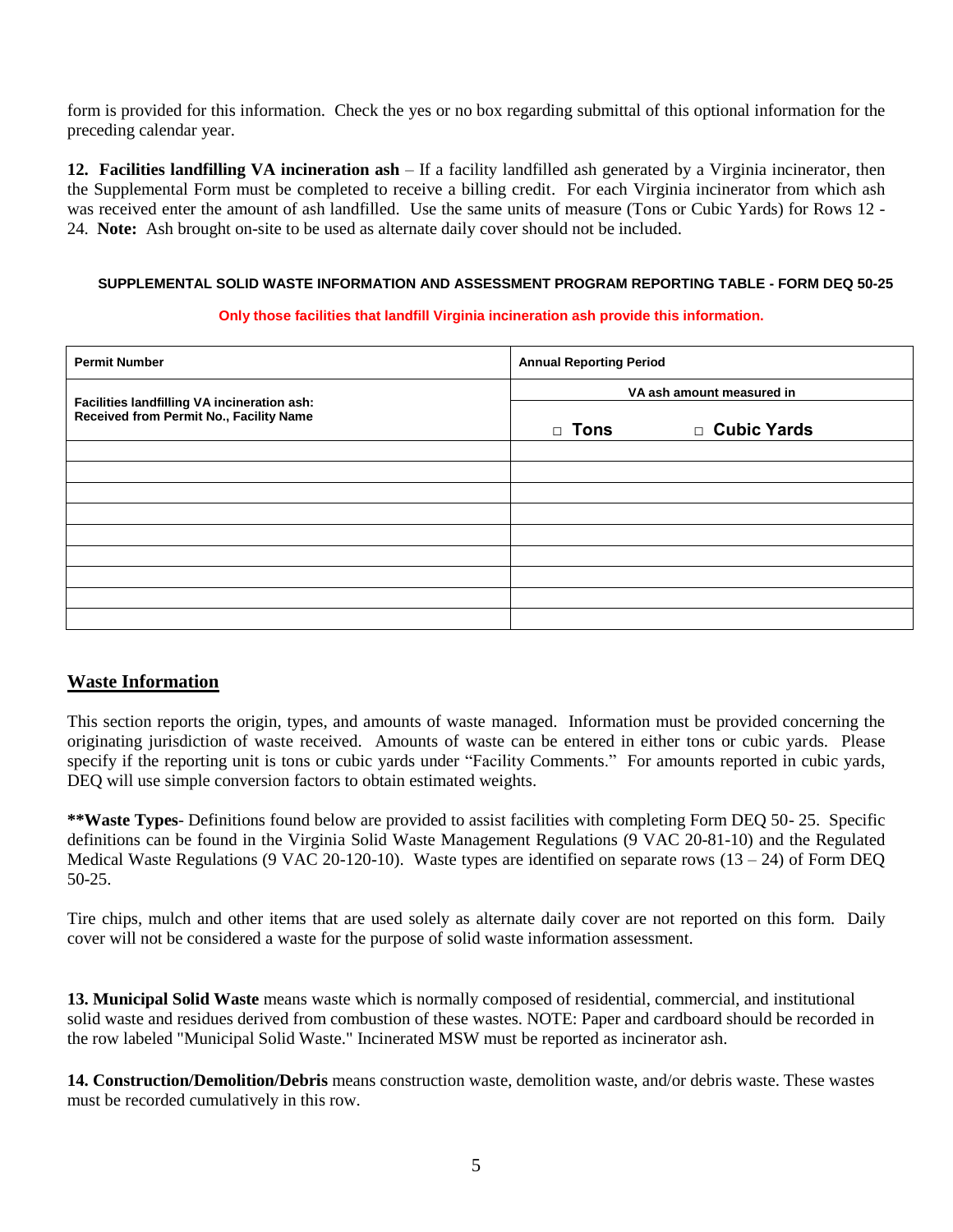- **Construction waste** means solid waste which is produced or generated during construction, remodeling, or repair of pavements, houses, commercial buildings, and other structures. Construction wastes include, but are not limited to lumber, wire, sheetrock, broken brick, shingles, glass, pipes, concrete, paving materials, and metal and plastics if the metal or plastics are a part of the materials of construction or empty containers for such materials. Paints, coatings, solvents, asbestos, any liquid, compressed gases or semi-liquids and garbage are not construction wastes.
- **Demolition waste** means solid waste which is produced by the destruction of structures and their foundations and includes the same materials as construction wastes.
- **Debris waste** means wastes resulting from land clearing operations. Debris wastes include, but are not limited to stumps, wood, brush, leaves, soil, and road spoils. NOTE: Concrete and asphalt should be recorded in the row labeled "Construction/Demolition/Debris."

**15. Industrial Waste** means any solid waste generated by manufacturing or industrial process that is not a regulated hazardous waste. Such waste may include, but is not limited to, waste resulting from the following manufacturing processes: Electric power generation; fertilizer/agricultural chemicals; food and related products/by-products; inorganic chemicals; iron and steel manufacturing; leather and leather products; nonferrous metals manufacturing/foundries; organic chemicals; plastics and resins manufacturing; pulp and paper industry; rubber and miscellaneous plastic products; stone, glass, clay, and concrete products; textile manufacturing; transportation equipment; and water treatment. This term does not include mining waste and oil and gas wastes.

**16. Regulated Medical Waste (RMW)** means solid waste as defined in the Regulated Medical Waste Management Regulations (9 VAC 20-120-10). RMW that is treated on-site is reported in column (h) "Other." RMW medical waste that has been treated is municipal solid waste and should be reported on line 13 under column (i) "Sent Off site to be Treated, Stored or Disposed. Captive RMW facilities (facilities that do not treat wastes from other businesses) are not required to report their waste management activities. Note: Regulated medical waste may not be disposed in a landfill, recycled, composted, or mulched. See the boxes below. Do not enter numbers in the boxes with an "X."

|                     | <b>Total Amount</b><br>of Waste | Mined            | <b>On-site Management of Waste</b> |                 |                  |                    |                |              |          | Sent Off-site to be:            |                                     | <b>Stored On-site</b>         |  |  |  |
|---------------------|---------------------------------|------------------|------------------------------------|-----------------|------------------|--------------------|----------------|--------------|----------|---------------------------------|-------------------------------------|-------------------------------|--|--|--|
| <b>Waste Type</b>   | Received<br>(a)                 | Materials<br>(b) | Landfilled<br>(c)                  | Recycled<br>(d) | Composted<br>(e) | Incinerated<br>(f) | Mulched<br>(g) | Other<br>(h) | Recycled | Treated,<br>Stored.<br>Disposed | Beginning of<br>Reporting<br>Period | End of<br>Reporting<br>Period |  |  |  |
| 6 Regulated Medical |                                 | ۰.<br>л          | v<br>л                             | v<br>Λ          | v<br>↗           |                    | v<br>Λ         |              | v<br>́   |                                 |                                     |                               |  |  |  |

**17. Vegetative/Yard Waste** means vegetative waste and yard waste. These wastes must be recorded cumulatively in this row.

- **Vegetative waste** means decomposable materials generated by yard and lawn care or land clearing activities and includes, but is not limited to, leaves, grass trimmings, woody wastes such as shrub and tree prunings, bark, limbs, roots, and stumps.
- **Yard waste** means a subset of vegetative waste and means decomposable waste materials generated by yard and lawn care and includes leaves, grass clippings, brush, wood chips, and shrub and tree trimmings. Yard waste shall not include roots or stumps that exceed 12 inches in diameter.
- Vegetative waste/yard waste that has been open burned is reported in column (h) "Other Than Mulched." Do not report this amount in column (e)"Incinerated On-site."
- Brush should be recorded in the row labeled "Vegetative/Yard Waste."
- Any vegetative waste or yard waste remaining on-site at the end of the reporting year that has not been mulched, composted, or burned is reported in column (g) "Stored On-site" end of reporting period.

**18. Incineration Ash** means fly ash or bottom ash residual waste material produced from incineration or burning of solid waste. Coal ash is not reported on this row. Coal ash is reported as industrial waste, on line 15. **Facilities that incinerate or open burn waste should report the amount of ash generated on their report in the appropriate**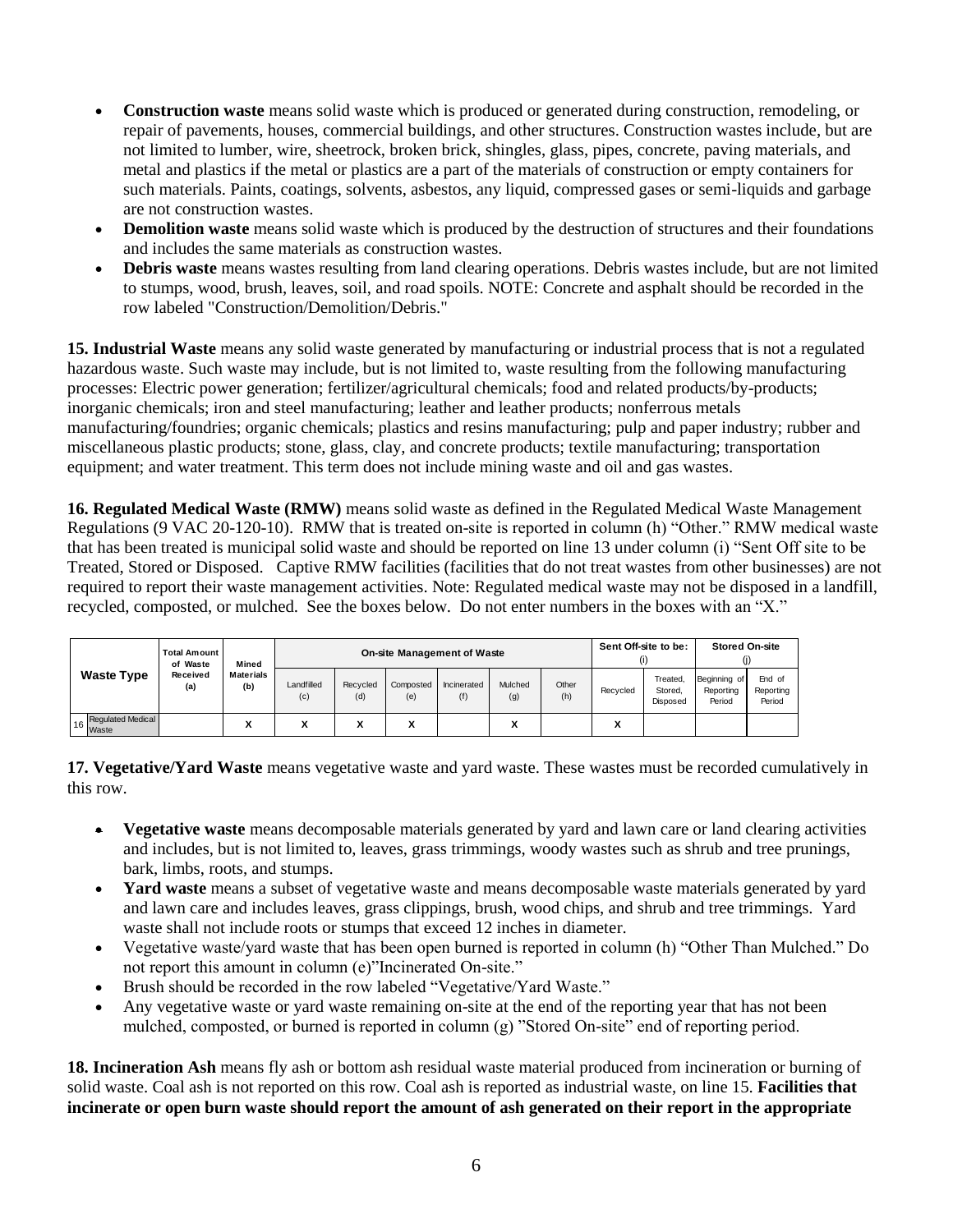**waste management column.** In the example below: 1,000 tons of MSW was received and incinerated; 250 tons of ash was produced and sent off-site to be treated, stored, or disposed.

|                   |                             | <b>Total Amount</b><br>of Waste | Mined            | On-site Management of Waste |                 |                  |                    |                |              | Sent Off-site to be:<br>(i) |                                 | <b>Stored On-site</b><br>(i)        |                               |
|-------------------|-----------------------------|---------------------------------|------------------|-----------------------------|-----------------|------------------|--------------------|----------------|--------------|-----------------------------|---------------------------------|-------------------------------------|-------------------------------|
| <b>Waste Type</b> |                             | Received<br>(a)                 | Materials<br>(b) | Landfilled<br>(c)           | Recycled<br>(d) | Composted<br>(e) | Incinerated<br>(f) | Mulched<br>(g) | Other<br>(h) | Recycled                    | Treated,<br>Stored,<br>Disposed | Beginning of<br>Reporting<br>Period | End of<br>Reporting<br>Period |
|                   | 13 Municipal Solid<br>Waste | 1,000                           |                  |                             |                 |                  | 1,000              |                |              |                             |                                 |                                     |                               |
|                   |                             |                                 |                  |                             |                 |                  |                    |                |              |                             |                                 |                                     |                               |
|                   | 18 Incineration Ash         |                                 |                  |                             |                 |                  |                    |                |              |                             | 250                             |                                     |                               |
|                   |                             |                                 |                  |                             |                 |                  |                    |                |              |                             |                                 |                                     |                               |

Facilities that receive ash created at a Virginia permitted facility must list the ash as a Virginia jurisdiction.

**19. Sludge** means any solid, semi-solid or liquid waste generated from a municipal, commercial or industrial wastewater treatment plant, water supply treatment plant, or air pollution control facility exclusive of treated effluent from a wastewater treatment plant. For the purposes of this form, the waste type "Sludge" excludes sludge land applied in accordance with Va. Code §32.1-164.

**20. Tires** means whole tires that have been discarded because they are no longer suitable for their original intended purpose because of wear, damage, or defect. (See 9 VAC 20-150- for other definitions in the waste tire program.) Whole tires that have been ground into chips or shred should be reported as "Other Than Mulched" in column (h). Any allowable use of the tire chips either off site, or as daily cover on-site should not be reported. If tire chips or shred are brought on-site as an alternative daily cover, they will not be reported on this form.

**21. White Goods** means any stoves, washers, hot water heaters, and other large appliances.

**22. Friable Asbestos** means any waste material containing more than 1% asbestos as determined using the polarized light microscopy methods specified in 40 CFR Part 763, Subpart F, Appendix A, Section 1, that, when dry, is capable of being crumbled, pulverized or reduced to powder by hand pressure.

Do not enter numbers in the boxes with an "X"

|                     | <b>Total Amount</b><br>of Waste | Mined            |                   |                 | <b>On-site Management of Waste</b> |                    |                |              | Sent Off-site to be:<br>(i) |                                 | <b>Stored On-site</b>               |                               |
|---------------------|---------------------------------|------------------|-------------------|-----------------|------------------------------------|--------------------|----------------|--------------|-----------------------------|---------------------------------|-------------------------------------|-------------------------------|
| <b>Waste Type</b>   | Received<br>(a)                 | Materials<br>(b) | Landfilled<br>(c) | Recycled<br>(d) | Composted<br>(e)                   | Incinerated<br>(f) | Mulched<br>(g) | Other<br>(h) | Recycled                    | Treated.<br>Stored.<br>Disposed | Beginning of<br>Reporting<br>Period | End of<br>Reporting<br>Period |
| 22 Friable Asbestos |                                 |                  |                   |                 |                                    |                    |                |              |                             |                                 |                                     |                               |
|                     |                                 |                  |                   |                 |                                    |                    |                |              |                             |                                 |                                     |                               |

**23. Petroleum Contaminated Soil** means a soil that, as a result of a release or human usage, has absorbed or adsorbed only petroleum or petroleum by-products at concentrations above those consistent with nearby undisturbed soil or natural earth materials. Petroleum and petroleum by-products include, but are not limited to diesel fuels, kerosene, gasoline, hydraulic fluids, jet engine fuel, and motor oil.

**24. Other Waste (specify)** means any wastes that do not meet the previously defined waste types. A brief description of the waste must be provided in Facility Comments. Example: 42 tons includes - Dirt and Soil, 10 tons; Inert waste, 5 tons; Rubber, 25 tons Wood chips, 2 tons.

**25. Total** means the total of the waste reported in that column of the table (Example: the total waste received, landfilled, incinerated etc.). **The on-line form calculates and returns the "Total" after the form is submitted for future review**.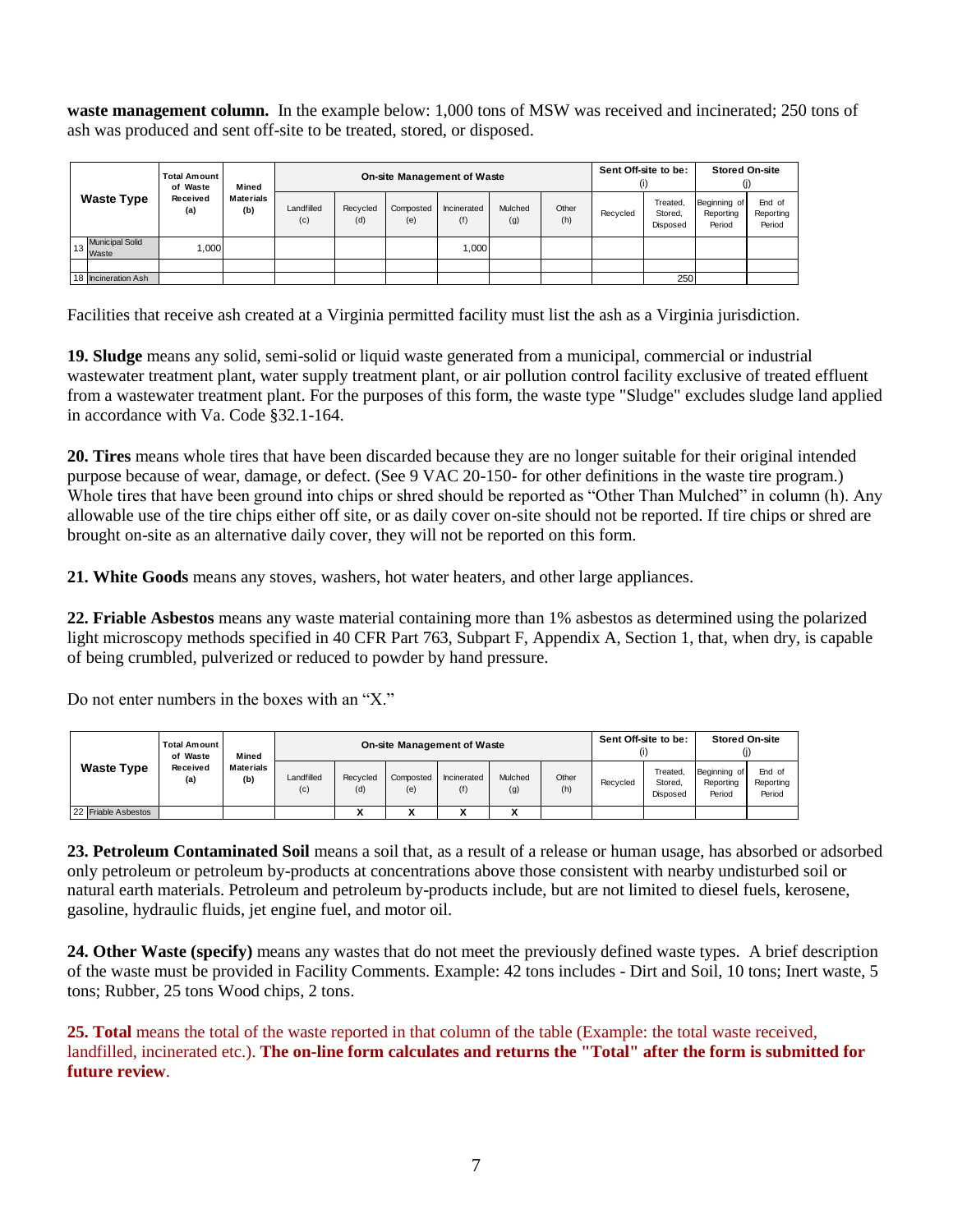**\*\*Waste Management**- Columns are used to identify how the waste types were managed. Beginning with the Annual Reporting Period 2012, DEQ Form 50-25 now has 3 broad categories for identifying how waste was managed:

- **On-site Management of Waste**
	- o Landfilled Column (c)
	- o Recycled Column (d)
	- o Composted Column (e)
	- o Incinerated Column (f)
	- o Mulched Column (g)
	- o Other Column (h)
- Sent Off-Site to be: Recycled or Treated, Stored, Disposed Column (i)
- **Stored On-site** Beginning of Reporting Period and End of Reporting Period Column (j)

In most cases, the amount of waste received and mined materials should equal the sum of the amounts managed by the listed methods. See the section entitled "Balancing a Row" for detailed instructions.

**a) Total Amount of Waste Received** - Enter number only (no commas or text). All waste that was received by the facility during the Annual Reporting Period must be reported in this column.

**b) Mined Materials –** Beginning with the 2012 Annual Reporting Period the mined materials column was added. Facilities mining landfilled materials use this column to report the amount of excavated materials. Use columns c through j to show how the material was managed. Provide additional information in "Facility Comments" about mining activities that include a breakdown of the types and estimated quantities of mined materials.

If the excavated waste was not weighed, the quantity may be estimated in cubic yards then converted to tons using a site-specific or published value.

|                                                                                                                                     | <b>Total Amount</b><br>of Waste | Mined                   |                   | <b>On-site Management of Waste</b> |                  |                    |                |              |          |                                 | <b>Stored On-site</b><br>(i)        |                               |
|-------------------------------------------------------------------------------------------------------------------------------------|---------------------------------|-------------------------|-------------------|------------------------------------|------------------|--------------------|----------------|--------------|----------|---------------------------------|-------------------------------------|-------------------------------|
| <b>Waste Type</b>                                                                                                                   | Received<br>(a)                 | <b>Materials</b><br>(b) | Landfilled<br>(c) | Recycled<br>(d)                    | Composted<br>(e) | Incinerated<br>(f) | Mulched<br>(g) | Other<br>(h) | Recycled | Treated,<br>Stored,<br>Disposed | Beginning of<br>Reporting<br>Period | End of<br>Reporting<br>Period |
| <b>Municipal Solid</b><br>13<br>Waste                                                                                               |                                 | 100                     |                   |                                    |                  |                    |                |              |          | 100                             |                                     |                               |
| Construction/<br>14<br>Demolition/Debris                                                                                            |                                 | 500                     |                   | 200                                |                  |                    |                |              | 300      |                                 |                                     |                               |
| <b>Facility Comments</b>                                                                                                            |                                 |                         |                   |                                    |                  |                    |                |              |          |                                 |                                     |                               |
| Mined materials total 600 tons. Recycled on-site 200 tons crushed brick. Off-site recycling included glass 50 tons & wood 250 tons. |                                 |                         |                   |                                    |                  |                    |                |              |          |                                 |                                     |                               |

**On-Site Management of Waste - columns c, d, e f, g, and h**

**c) Landfilled** - Enter number only (no commas or text).

Waste that was landfilled on-site must be reported in this column. Waste received at a facility that was later sent offsite for management through landfilling must not be reported in this column. Instead it must be reported in the "Sent Off-site to be: Treated/Stored/Disposed" column. Example: Waste received at a transfer station that was later sent offsite to a landfill must be reported as "Sent Off-site to be: Treated/Stored/Disposed." Regulated medical waste shall not be landfilled.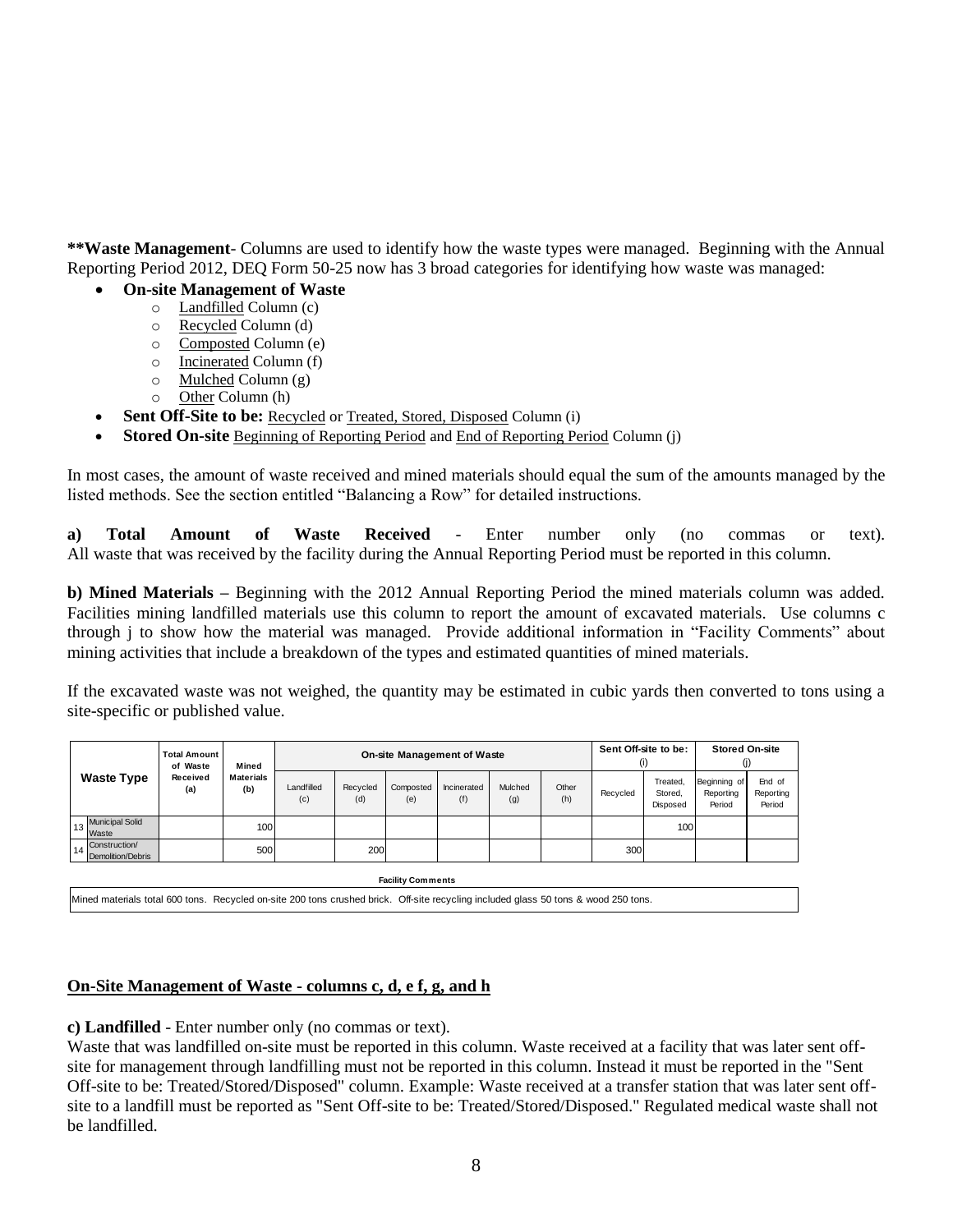## **d) Recycled** - Enter number only (no commas or text).

Waste material that was removed from the incoming waste stream and processed into a raw material for a product must be reported on this column. Only consider items that are truly recycled, not reused. Recycled means "the process of separating a given waste material from the waste stream and processing it so that it may be used again as a raw material for a product, which may or may not be similar to the original product. Recycling shall not include processes that only involve size reduction." NOTE: Only report material that was both separated AND processed into a raw material at the facility. If the waste material was not separated AND processed, it may not be recorded as "recycled." (Example: Newspaper segregated from the waste stream and sent off-site to a processing facility for recycling should not be counted as recycled, by the reporting facility.) Other amounts may have been sent off-site for recycling or mulched, which are reported in different columns.

## **e) Composted** - Enter number only (no commas or text).

Waste that was stabilized on-site through a controlled aerobic decomposition process must be reported in this column. Not all waste types can be composted. Regulated medical waste, incineration ash, tires, white goods, asbestos, and petroleum-contaminated soil cannot be managed through composting. For compost facilities, only the volume that could not be composted and was sent off-site for disposal should be recorded as "sent off-site". Composted material is considered a product, not a waste, and does not have to be reported on this form.

## **f) Incinerated On-Site** - Enter number only (no commas or text).

Waste that was incinerated on-site must be reported in this column. Waste received at the facility but that was later sent off-site for incineration may not be reported in this column. Instead it must be reported in the "Sent Off-site to be: Treated/Stored/Disposed" column. Example: Waste received at a transfer station that was sent off-site to an incinerator must be reported as "Sent Off-site to be: Treated, Stored, or Disposed," not incinerated. NOTE: "Open Burning" is not the same as "Incineration." Waste that is open burned would be included in the "Other" column h. **Incineration is a**  treatment technology involving destruction of waste by controlled burning at high temperatures. The process for incineration is not the same for all facilities. Some facilities presort waste and remove recyclables in conjunction with a material recovery facility (MRF). Presorting can also remove hazardous waste and noncombustible materials. Some facilities remove ferrous and nonferrous metals after incineration.

#### **Incineration Facilities that operate in conjunction with a MRF**

The total amount of waste received for each category of waste is recorded in column A. For each type of waste received the amount of recycled products removed should be reported in the columns "Sent Off-site to be Recycled", "Recycled On-Site" or "Sent Off-Site to be Treated, Stored, Disposed" (TSD). Ash generated is recorded on row 18. The example below shows that 10,000 tons of MSW was received. Prior to incineration 1,500 tons was screened to be recycled and 500 tons for disposal. The 750 tons of ash generated was sent off-site to be treated, stored or disposed.

|                             | <b>Total Amount</b><br>of Waste | Mined            |                   | Sent Off-site to be:<br>(i) |                  | <b>Stored On-site</b> |                |              |          |                                 |                                     |                               |
|-----------------------------|---------------------------------|------------------|-------------------|-----------------------------|------------------|-----------------------|----------------|--------------|----------|---------------------------------|-------------------------------------|-------------------------------|
| <b>Waste Type</b>           | Received<br>(a)                 | Materials<br>(b) | Landfilled<br>(c) | Recycled<br>(d)             | Composted<br>(e) | Incinerated<br>(f)    | Mulched<br>(g) | Other<br>(h) | Recycled | Treated.<br>Stored.<br>Disposed | Beginning of<br>Reporting<br>Period | End of<br>Reporting<br>Period |
| 13 Municipal Solid<br>Waste | 10.000                          |                  |                   |                             |                  | 8,000                 |                |              | 1,500    | 500                             |                                     |                               |
|                             |                                 |                  |                   |                             |                  |                       |                |              |          |                                 |                                     |                               |
| 18 Incineration Ash         |                                 |                  |                   |                             |                  |                       |                |              |          | 750                             |                                     |                               |

# **Incineration Facilities that do not operate in conjunction with a MRF**

The total amount of waste received for each category of waste is recorded in column A. Materials that are separated prior to the incineration for disposal are recorded on the same row in the "Sent Off-Site to be: Treated Stored, Disposed"(TSD) column. Ash generated is recorded on row 18. Recyclable materials such as ferrous and nonferrous may be recovered after the burn.

The example below shows that 100 tons of MSW was received. After incineration, 10 tons were reclaimed to be recycled and 15 tons of ash was sent off-site to be treated, stored, or disposed.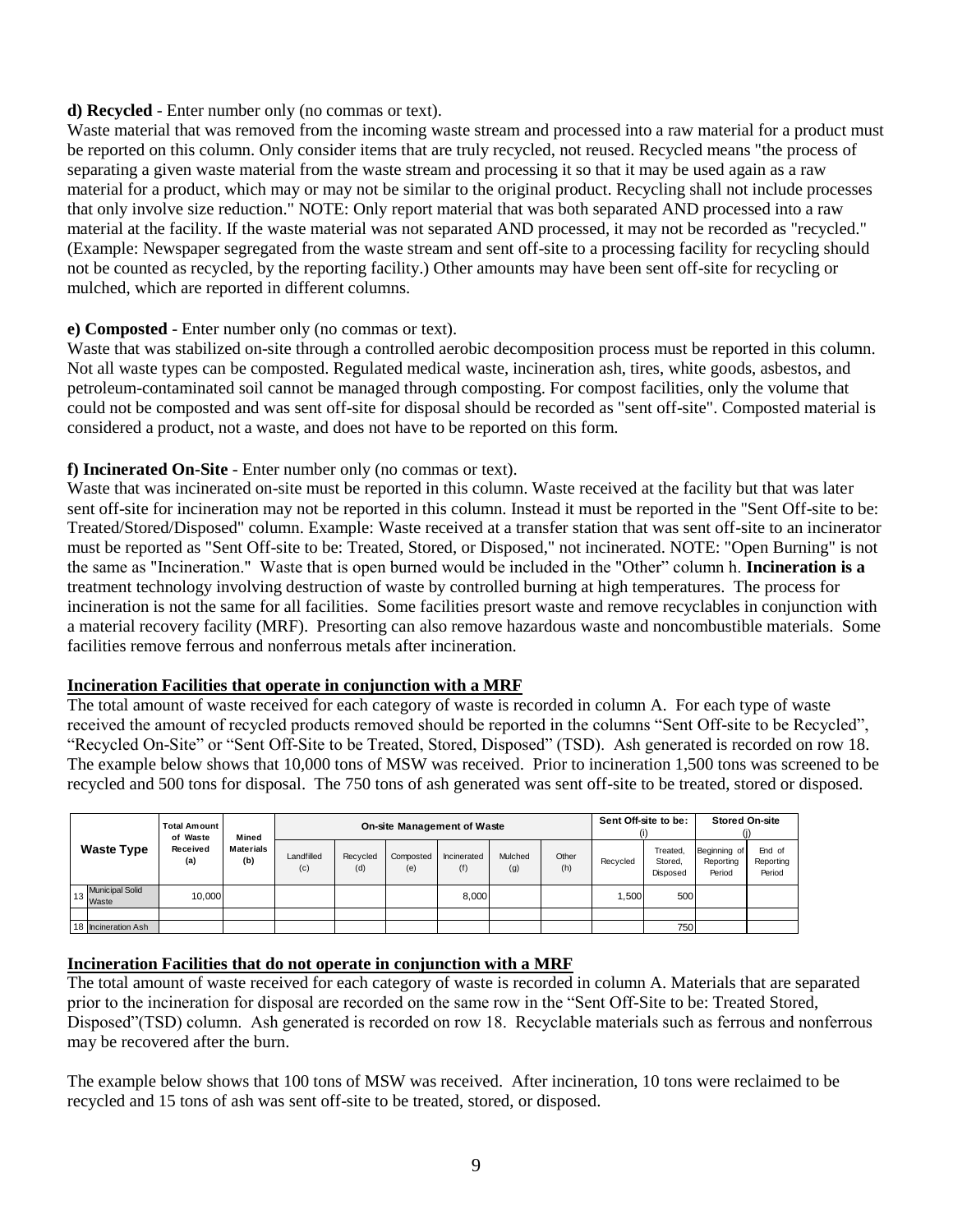|                             |                             |                                  |                   | <b>On-site Management of Waste</b> |                  |                    | Sent Off-site to be:<br>(i) |              | <b>Stored On-site</b> |                                 |                                     |                               |
|-----------------------------|-----------------------------|----------------------------------|-------------------|------------------------------------|------------------|--------------------|-----------------------------|--------------|-----------------------|---------------------------------|-------------------------------------|-------------------------------|
| <b>Waste Type</b>           | of Waste<br>Received<br>(a) | Mined<br><b>Materials</b><br>(b) | Landfilled<br>(c) | Recycled<br>(d)                    | Composted<br>(e) | Incinerated<br>(f) | Mulched<br>(g)              | Other<br>(h) | Recycled              | Treated,<br>Stored.<br>Disposed | Beginning of<br>Reporting<br>Period | End of<br>Reporting<br>Period |
| 13 Municipal Solid<br>Waste | 100 <sup>1</sup>            |                                  |                   |                                    |                  | 100                |                             |              |                       |                                 |                                     |                               |
|                             |                             |                                  |                   |                                    |                  |                    |                             |              |                       |                                 |                                     |                               |
| 18 Incineration Ash         |                             |                                  |                   |                                    |                  |                    |                             |              | 10                    | 15                              |                                     |                               |
|                             |                             |                                  |                   |                                    |                  |                    |                             |              |                       |                                 |                                     |                               |

If your facility **accepts only presorted waste or waste generated on-site** and incinerates all of the material, then for each waste type report the amount of waste received and the amount incinerated on the same row. Ash generated is recorded on row 18.

|                             |                             |                                  |                   | On-site Management of Waste |                  |                    | Sent Off-site to be:<br>(i) |              | <b>Stored On-site</b> |                                 |                                     |                               |
|-----------------------------|-----------------------------|----------------------------------|-------------------|-----------------------------|------------------|--------------------|-----------------------------|--------------|-----------------------|---------------------------------|-------------------------------------|-------------------------------|
| <b>Waste Type</b>           | of Waste<br>Received<br>(a) | Mined<br><b>Materials</b><br>(b) | Landfilled<br>(c) | Recycled<br>(d)             | Composted<br>(e) | Incinerated<br>(f) | Mulched<br>(g)              | Other<br>(h) | Recycled              | Treated,<br>Stored.<br>Disposed | Beginning of<br>Reporting<br>Period | End of<br>Reporting<br>Period |
| 13 Municipal Solid<br>Waste | 7.000                       |                                  |                   |                             |                  | 7.000              |                             |              |                       |                                 |                                     |                               |
|                             |                             |                                  |                   |                             |                  |                    |                             |              |                       |                                 |                                     |                               |
| 18 Incineration Ash         |                             |                                  |                   |                             |                  |                    |                             |              |                       | 285                             |                                     |                               |
|                             |                             |                                  |                   |                             |                  |                    |                             |              |                       |                                 |                                     |                               |

**g) Mulched** - Enter number only (no commas or text).

**h) Other** - Enter number only (no commas or text).

Wastes managed by methods other than those specified in the previous columns are recorded in this column. A description of how the waste type was managed along with the amount of waste managed should be included in the Facility Comments. *i.e.* 1.5 tons RMW steam sterilized or 2.2 tons vegetative/yard waste open burned.

## **i) Sent Off-Site to be:** - Enter number only (no commas or text).

Waste that was not treated, stored, or disposed of at the receiving facility but was sent off-site to another facility for management must be reported in this column. Example: Ash generated from an incinerator process sent off-site to be disposed must be listed in this column. The "Sent Off-site to be" column is divided into two sub-columns, "Recycled" and "Treated/Stored/Disposed." If waste is sent off-site for recycling (i.e., metals to be reclaimed or tires for shredding and used as fill), it should be reported in the "Recycled" sub-column. If waste is sent off-site to be treated/stored/disposed it should be reported in the "Treated/Stored/Disposed" sub-column. If waste is sent off-site for purposes other than recycling or treatment/storage/disposal, then the "Other" column h would be used.

# **j) Stored On-Site** - Enter number only (no commas or text)

This column is also divided into two sub-columns: "Beginning of Reporting Period" and "End of Reporting Period." Waste that was stored on-site as of January 1st in the reporting period is reported in the first sub-column. If no information is available, please refer to the last year's Solid Waste Information Assessment form to derive this information. Waste that was remaining on-site at the end of the reporting period must be recorded in the second subcolumn. Such waste does not include wastes that will remain on-site permanently, but instead includes wastes that are stored temporarily at the facility (i.e., white goods awaiting pickup by off-site metal recycler; regulated medical waste in storage awaiting treatment). The total amount of waste landfilled at a facility must not be listed in this column; it must be listed in the "landfilled" column.

#### **\*\* Balancing Rows for Waste Received**

Basically there are two methods for balancing a row. The calculations for Method 1 and Method 2 add up differently, but both methods check that the row is in balance. If no waste is stored on-site, then use Method 1. **Note:** Substituting column a values with column b values can be used to balance a row for mined materials.

**Method 1**) The total waste received listed in column (a) plus the waste stored on-site at the beginning of the reporting period (j), should equal the total waste managed under each of the methods (c), (d), (e), (f), (g), and (h). Or looking at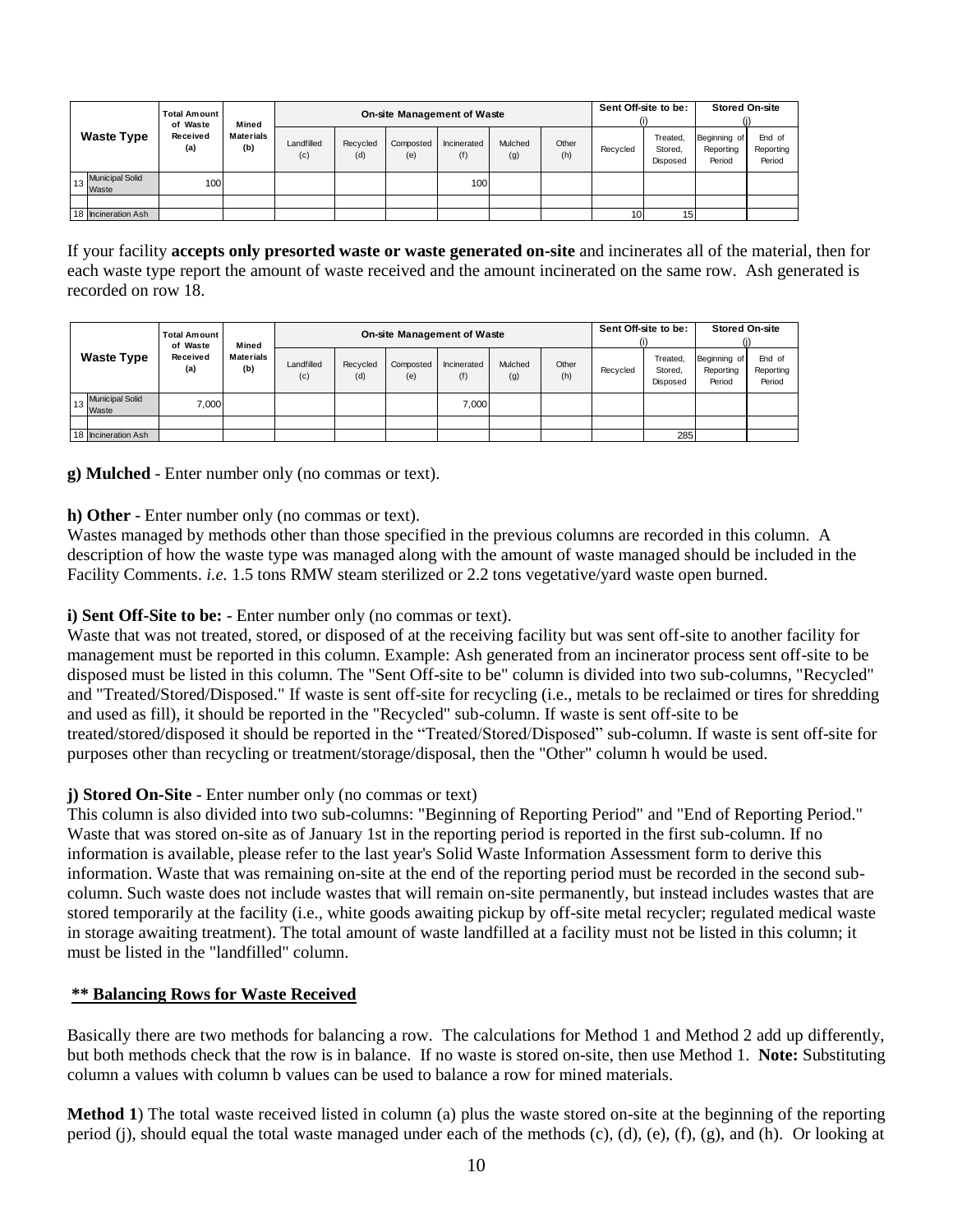this as a formula:  $a + j$  (Beginning of Reporting Period) =  $c + d + e + f + g + h + i + j$  (End).

**Method 2**) Looks at the waste stored on-site. If the stored waste got s**maller**, then the total of the other managed columns will be more than the total waste received. If the stored waste got **larger**, then the total of the other managed columns will be less than the total waste received.

Look at these examples:

#### **Example 1**

| <b>Total Amount</b><br>of Waste | Mined                   |                   |                 |                  | <b>On-site Management of Waste</b> |                |              |          | Sent Off-site to be:                   | <b>Stored On-site</b>               |                               |
|---------------------------------|-------------------------|-------------------|-----------------|------------------|------------------------------------|----------------|--------------|----------|----------------------------------------|-------------------------------------|-------------------------------|
| Received<br>(a)                 | <b>Materials</b><br>(b) | Landfilled<br>(c) | Recycled<br>(d) | Composted<br>(e) | Incinerated<br>(f)                 | Mulched<br>(g) | Other<br>(h) | Recycled | Treated,<br>Stored.<br><b>Disposed</b> | Beginning of<br>Reporting<br>Period | End of<br>Reporting<br>Period |
| 4,000                           |                         | 4.500             |                 |                  |                                    |                |              |          |                                        | 700                                 | 200                           |

| Method 1) a |           | $+$ j (Beginning) = d + j (End) |  |  |
|-------------|-----------|---------------------------------|--|--|
|             | $4.000 +$ | $700 = 4,500 + 200$             |  |  |

**Method 2**) The stored waste got **smaller** 700-200 = 500. 500 tons from the stored waste was managed. So the total landfilled amount is  $4,000 + 500 = 4,500$  (column c, how the waste was managed).

#### **Example 2**

| <b>Total Amount</b><br>of Waste | Mined                   |                   |                            |                  | <b>On-site Management of Waste</b> |                |              |          | Sent Off-site to be:<br>(i)     | <b>Stored On-site</b><br>(j)        |                               |
|---------------------------------|-------------------------|-------------------|----------------------------|------------------|------------------------------------|----------------|--------------|----------|---------------------------------|-------------------------------------|-------------------------------|
| Received<br>(a)                 | <b>Materials</b><br>(b) | Landfilled<br>(c) | Recycled<br>(d)            | Composted<br>(e) | Incinerated<br>(f)                 | Mulched<br>(g) | Other<br>(h) | Recycled | Treated,<br>Stored.<br>Disposed | Beginning of<br>Reporting<br>Period | End of<br>Reporting<br>Period |
| 6.000                           |                         | 5.300             |                            |                  |                                    |                |              |          |                                 | 100                                 | 800                           |
| <b>Method 1)</b>                | a                       |                   | $\mathbf{i}$ (Beginning) = |                  | $+$                                | $j$ (End)      |              |          |                                 |                                     |                               |
|                                 | 6,000                   |                   | 100                        | $\equiv$         | 5,300                              | 800            |              |          |                                 |                                     |                               |

**Method** 2) The stored waste got **larger** 800-100 = 700. 700 tons of the 6,000 tons received was managed by being stored on-site. The on-site stored waste increased so the total landfilled amount is  $6,000 - 700 = 5,300$  (column c).

#### **Example 3**

| <b>Total Amount I</b><br>of Waste |       | Mined                   |                   |                 |                  | <b>On-site Management of Waste</b> |                |              | Sent Off-site to be: |                                        | <b>Stored On-site</b><br>O)         |                               |
|-----------------------------------|-------|-------------------------|-------------------|-----------------|------------------|------------------------------------|----------------|--------------|----------------------|----------------------------------------|-------------------------------------|-------------------------------|
| Received<br>(a)                   |       | <b>Materials</b><br>(b) | Landfilled<br>(c) | Recycled<br>(d) | Composted<br>(e) | Incinerated<br>(f)                 | Mulched<br>(g) | Other<br>(h) | Recvcled             | Treated.<br>Stored.<br><b>Disposed</b> | Beginning of<br>Reporting<br>Period | End of<br>Reporting<br>Period |
|                                   | 5,000 |                         | 2,600             | ,500            |                  |                                    |                | 500          | 000.                 |                                        | <b>700</b>                          | 100                           |

**Method 1**) **a** + **j** (**Beginning**) = **c** + **d** + **h** + **i** (Recycled) + **j** (**End**)<br>5,000 + 700 = 2,600 + 1,500 + 500 + 1,000 + 1  $700 = 2{,}600 + 1{,}500 + 500 + 1{,}000 + 100$ 

**Method** 2) The stored waste got **smaller**  $700-100 = 600$ . 600 tons of the 5,000 tons received was managed.  $5,000 +$  $600 = 5{,}600$  would need to be the sum of the other managed columns (excluding stored on-site columns) 5,600 =  $2,600 + 1,500 + 500 + 1,000$ .